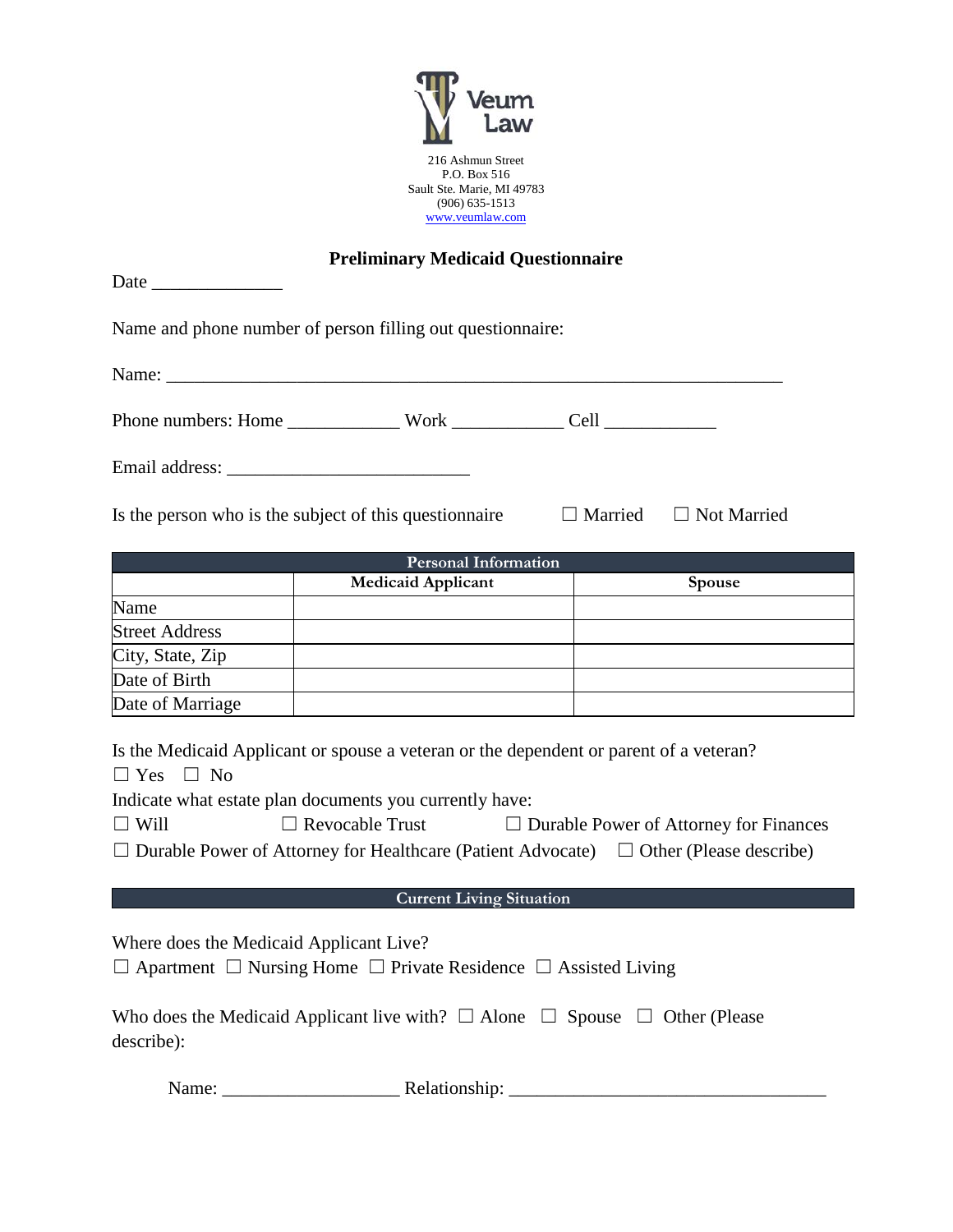| <b>Current Housing and Cost of Care Expenses</b> |                           |        |  |
|--------------------------------------------------|---------------------------|--------|--|
|                                                  | <b>Medicaid Applicant</b> | Spouse |  |
| Mortgage                                         |                           |        |  |
| Rent                                             |                           |        |  |
| <b>Utilities</b>                                 |                           |        |  |
| Taxes                                            |                           |        |  |
| In-Home Care                                     |                           |        |  |
| <b>Assisted Living</b>                           |                           |        |  |
| Nursing Home                                     |                           |        |  |
| Other                                            |                           |        |  |

If Medicaid Applicant or spouse is currently in a nursing home, please provide the following information:

\_\_\_\_\_\_\_\_\_\_\_\_\_\_\_\_\_\_\_\_\_\_\_\_\_\_\_\_\_\_\_\_\_\_\_\_\_\_\_\_\_\_\_\_\_\_\_\_\_\_\_\_\_\_\_\_\_\_\_\_\_\_\_\_\_\_\_\_\_\_\_\_\_\_\_\_

Name and address of nursing home:

The nursing home resident entered the nursing home:

 $\Box$  Directly from the community - date of admission  $\Box$ 

 $\Box$  Following a hospital stay – date of admission to hospital  $\Box$ 

Has any of the nursing home residents stay been covered by Medicare?  $□$  Yes  $□$  No If yes, indicate the date coverage ended or is expected to end: \_\_\_\_\_\_\_\_\_\_\_\_\_\_\_\_\_

| <b>Monthly Income Information</b> |                           |               |  |
|-----------------------------------|---------------------------|---------------|--|
|                                   | <b>Medicaid Applicant</b> | <b>Spouse</b> |  |
| Employment                        |                           |               |  |
| Social Security                   |                           |               |  |
| Pension                           |                           |               |  |
| Other                             |                           |               |  |

## **Medical Coverage Information**

| Medicare coverage:                                               | $\Box$ Applicant $\Box$ Spouse  |  |
|------------------------------------------------------------------|---------------------------------|--|
| Medicare Part D coverage:                                        | $\Box$ Applicant $\Box$ Spouse  |  |
| Private Health Insurance:                                        | $\Box$ Applicant $\Box$ Spouse: |  |
| Name of Insurance Company:                                       |                                 |  |
| Cost per month of private health insurance: \$                   |                                 |  |
| Long-term care insurance coverage $\Box$ Applicant $\Box$ Spouse |                                 |  |
|                                                                  |                                 |  |
| Monthly costs for uncovered pharmaceutical expenses:             |                                 |  |
| Applicant:                                                       |                                 |  |
| Spouse:                                                          |                                 |  |
| Monthly uncovered medical expenses (other than pharmaceutical):  |                                 |  |
| Applicant:                                                       |                                 |  |
| Spouse:                                                          |                                 |  |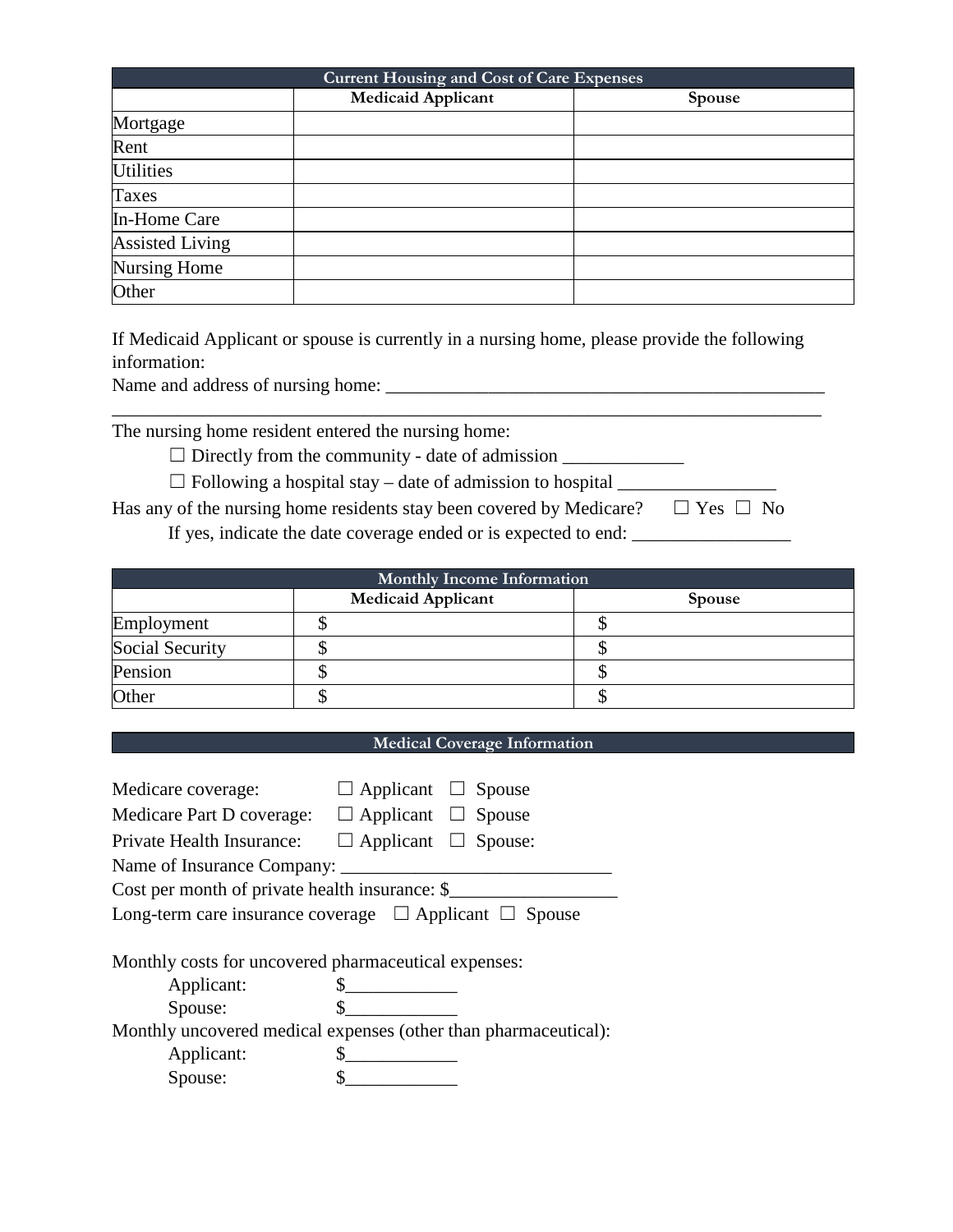## **FINANCIAL INFORMATION**

| <b>Bank Accounts - Attach Current Statements</b> |                    |                                    |                               |
|--------------------------------------------------|--------------------|------------------------------------|-------------------------------|
| <b>Financial Institution</b>                     | Name(s) on Account | Type of Account<br>(check/svgs/cd) | Approximate<br><b>Balance</b> |
|                                                  |                    |                                    |                               |
|                                                  |                    |                                    |                               |
|                                                  |                    |                                    |                               |
|                                                  |                    |                                    |                               |
|                                                  |                    |                                    |                               |
|                                                  |                    |                                    |                               |

| Stocks Bonds and Investments - Attach Current Statements |                    |                |  |
|----------------------------------------------------------|--------------------|----------------|--|
| Name of Stock, Bond, or Brokerage Firm                   | Name(s) on Account | Approximate    |  |
|                                                          |                    | <b>Balance</b> |  |
|                                                          |                    |                |  |
|                                                          |                    |                |  |
|                                                          |                    |                |  |
|                                                          |                    |                |  |
|                                                          |                    |                |  |
|                                                          |                    |                |  |

| Retirement Accounts - Attach Current Statements |               |                          |                |  |
|-------------------------------------------------|---------------|--------------------------|----------------|--|
| Type of Account (401k,                          | Name of Owner | <b>Institution Where</b> | Approximate    |  |
| IRA, Etc)                                       |               | <b>Account is Held</b>   | <b>Balance</b> |  |
|                                                 |               |                          |                |  |
|                                                 |               |                          |                |  |
|                                                 |               |                          |                |  |
|                                                 |               |                          |                |  |
|                                                 |               |                          |                |  |
|                                                 |               |                          |                |  |
|                                                 |               |                          |                |  |
|                                                 |               |                          |                |  |

| Life Insurance - Attach Current Statements) |           |               |            |                       |
|---------------------------------------------|-----------|---------------|------------|-----------------------|
| Name of                                     | Policy No | Name of Owner | Face Value | <b>Cash Surrender</b> |
| Company                                     |           |               |            | Value                 |
|                                             |           |               |            |                       |
|                                             |           |               |            |                       |
|                                             |           |               |            |                       |
|                                             |           |               |            |                       |
|                                             |           |               |            |                       |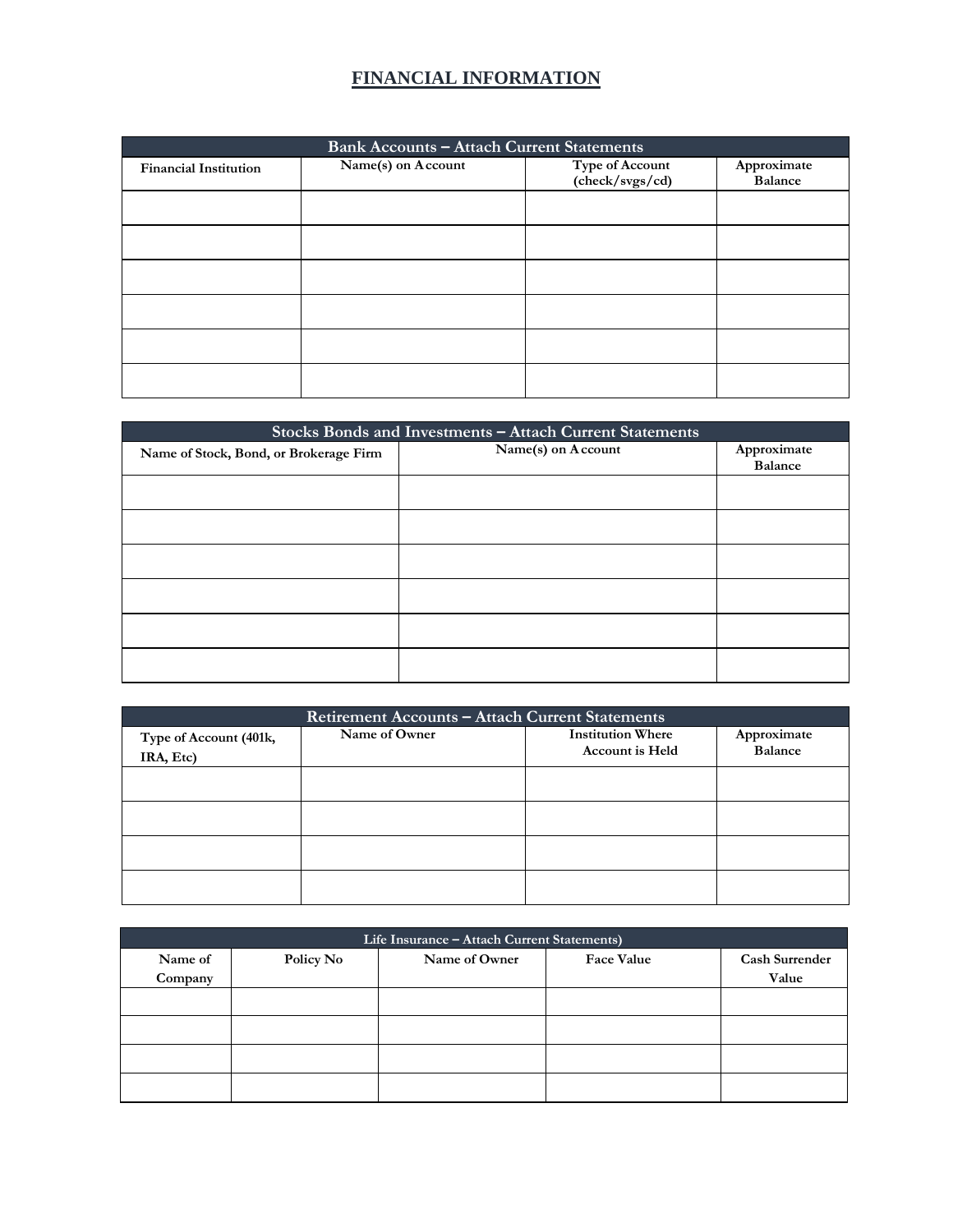| Annuities - Attach Current Statements) |                |               |                       |                     |
|----------------------------------------|----------------|---------------|-----------------------|---------------------|
| Name of                                | Date Purchased | Name of Owner | <b>Cash Surrender</b> | In Pay Status       |
| Company                                |                |               | Value                 | $(Y \text{ or } N)$ |
|                                        |                |               |                       |                     |
|                                        |                |               |                       |                     |
|                                        |                |               |                       |                     |
|                                        |                |               |                       |                     |

| Cars, Boats, Other Titled Assets - Attach Copies of Titles |               |         |             |  |
|------------------------------------------------------------|---------------|---------|-------------|--|
| <b>Type of Vehicle</b>                                     | Name of Owner | Mileage | Approximate |  |
| (Year and Make)                                            |               |         | Value       |  |
|                                                            |               |         |             |  |
|                                                            |               |         |             |  |
|                                                            |               |         |             |  |
|                                                            |               |         |             |  |
|                                                            |               |         |             |  |
|                                                            |               |         |             |  |
|                                                            |               |         |             |  |
|                                                            |               |         |             |  |

| Other Assets - Attach Relevant Documents |                   |                      |  |
|------------------------------------------|-------------------|----------------------|--|
| <b>Type of Asset</b>                     | Name(s) of Owners | Approximate<br>Value |  |
| <b>Promissory Note</b>                   |                   |                      |  |
| Land Contract (Seller's Interest)        |                   |                      |  |
| Collection (Art, Coins, Etc)             |                   |                      |  |
| <b>Funeral Arrangements</b>              |                   |                      |  |
| <b>Burial Space</b>                      |                   |                      |  |
|                                          |                   |                      |  |
|                                          |                   |                      |  |

| Real Estate |         |                 |            |                      |
|-------------|---------|-----------------|------------|----------------------|
| Description | Address | Name(s) on Deed | <b>SEV</b> | Lived on<br>Property |
|             |         |                 |            |                      |
|             |         |                 |            |                      |
|             |         |                 |            |                      |
|             |         |                 |            |                      |

For each parcel, indicate the type of property (home, farm, rental, vacation, etc.), address, Names on the deed, State Equalized Value, and whether you currently live or have lived on the property.